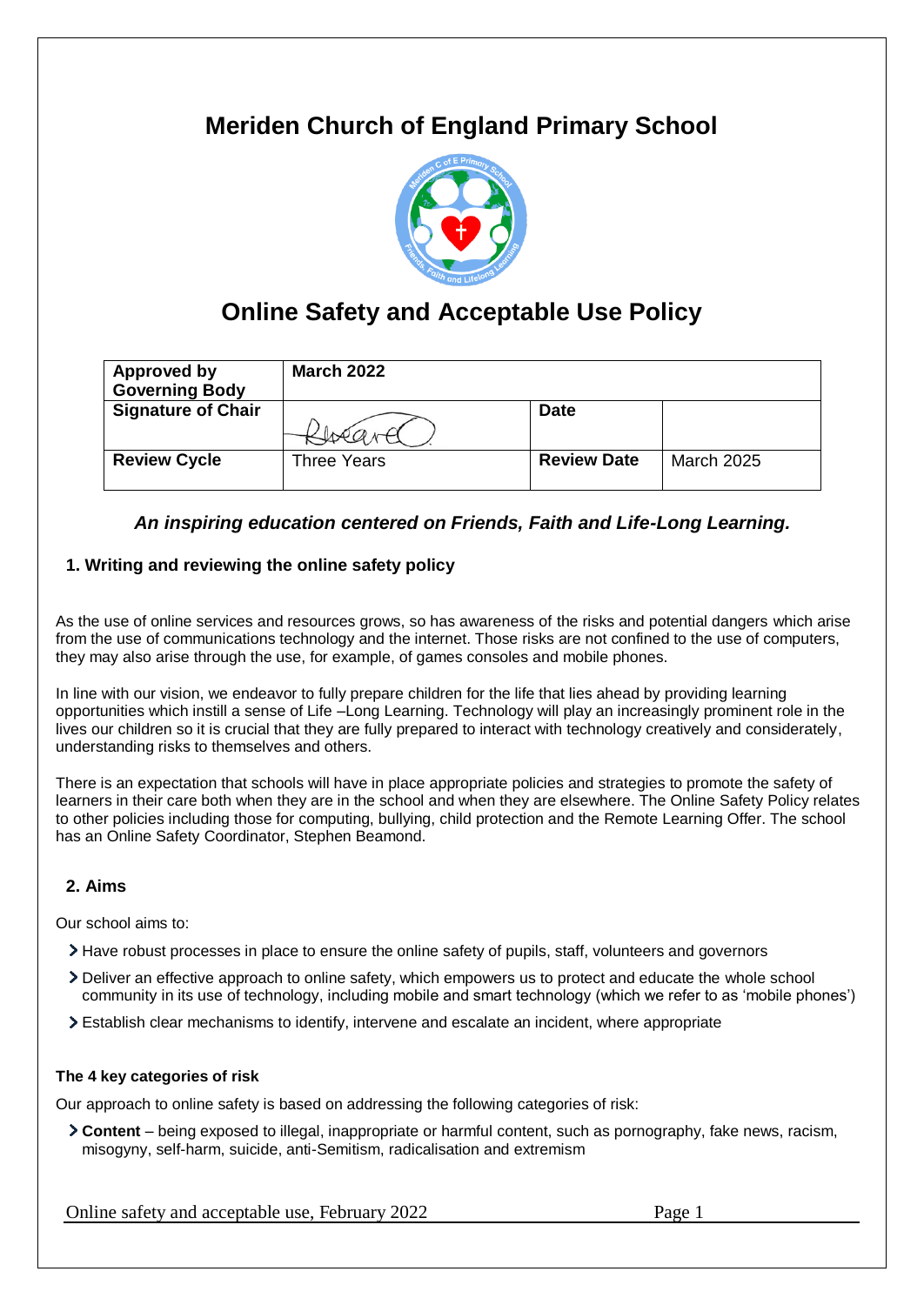- **Contact** being subjected to harmful online interaction with other users, such as peer-to-peer pressure, commercial advertising and adults posing as children or young adults with the intention to groom or exploit them for sexual, criminal, financial or other purposes
- **Conduct** personal online behaviour that increases the likelihood of, or causes, harm, such as making, sending and receiving explicit images (e.g. consensual and non-consensual sharing of nudes and semi-nudes and/or pornography), sharing other explicit images and online bullying; and
- **Commerce** risks such as online gambling, inappropriate advertising, phishing and/or financial scam

#### **2. Legislation and guidance**

This policy is based on the Department for Education's (DfE) statutory safeguarding guidance, [Keeping Children Safe](https://www.gov.uk/government/publications/keeping-children-safe-in-education--2)  [in Education,](https://www.gov.uk/government/publications/keeping-children-safe-in-education--2) and its advice for schools on:

- > [Teaching online safety in schools](https://www.gov.uk/government/publications/teaching-online-safety-in-schools)
- > [Preventing and tackling bullying](https://www.gov.uk/government/publications/preventing-and-tackling-bullying) and [cyber-bullying: advice for headteachers and school staff](https://www.gov.uk/government/publications/preventing-and-tackling-bullying)
- > [Relationships and sex education](https://www.gov.uk/government/publications/relationships-education-relationships-and-sex-education-rse-and-health-education)
- [Searching, screening and confiscation](https://www.gov.uk/government/publications/searching-screening-and-confiscation)

It also refers to the DfE's guidance on [protecting children from radicalisation.](https://www.gov.uk/government/publications/protecting-children-from-radicalisation-the-prevent-duty)

It reflects existing legislation, including but not limited to the [Education Act 1996](https://www.legislation.gov.uk/ukpga/1996/56/contents) (as amended), the [Education and](https://www.legislation.gov.uk/ukpga/2006/40/contents)  [Inspections Act 2006](https://www.legislation.gov.uk/ukpga/2006/40/contents) and the [Equality Act 2010.](https://www.legislation.gov.uk/ukpga/2010/15/contents) In addition, it reflects the [Education Act 2011,](http://www.legislation.gov.uk/ukpga/2011/21/contents/enacted) which has given teachers stronger powers to tackle cyber-bullying by, if necessary, searching for and deleting inappropriate images or files on pupils' electronic devices where they believe there is a 'good reason' to do so.

The policy also takes into account the National Curriculum computing programmes of study.

#### **3. Roles and responsibilities**

#### **3.1 The governing board**

The governing board has overall responsibility for monitoring this policy and holding the headteacher to account for its implementation.

The governing board will co-ordinate regular meetings with appropriate staff to discuss online safety, and monitor online safety logs as provided by the designated safeguarding lead (DSL).

The governor who oversees online safety is Rosie Weaver.

All governors will:

- Ensure that they have read and understand this policy
- Agree and adhere to the terms on acceptable use of the school's ICT systems and the internet (appendix 3)
- Ensure that, where necessary, teaching about safeguarding, including online safety, is adapted for vulnerable children, victims of abuse and some pupils with SEND because of the importance of recognising that a 'one size fits all' approach may not be appropriate for all children in all situations, and a more personalised or contextualised approach may often be more suitable

## **3.2 The headteacher**

The headteacher is responsible for ensuring that staff understand this policy, and that it is being implemented consistently throughout the school.

#### **3.3 The designated safeguarding lead**

Details of the school's DSL are set out in our child protection and safeguarding policy as well as relevant job descriptions.

The DSL takes lead responsibility for online safety in school, in particular: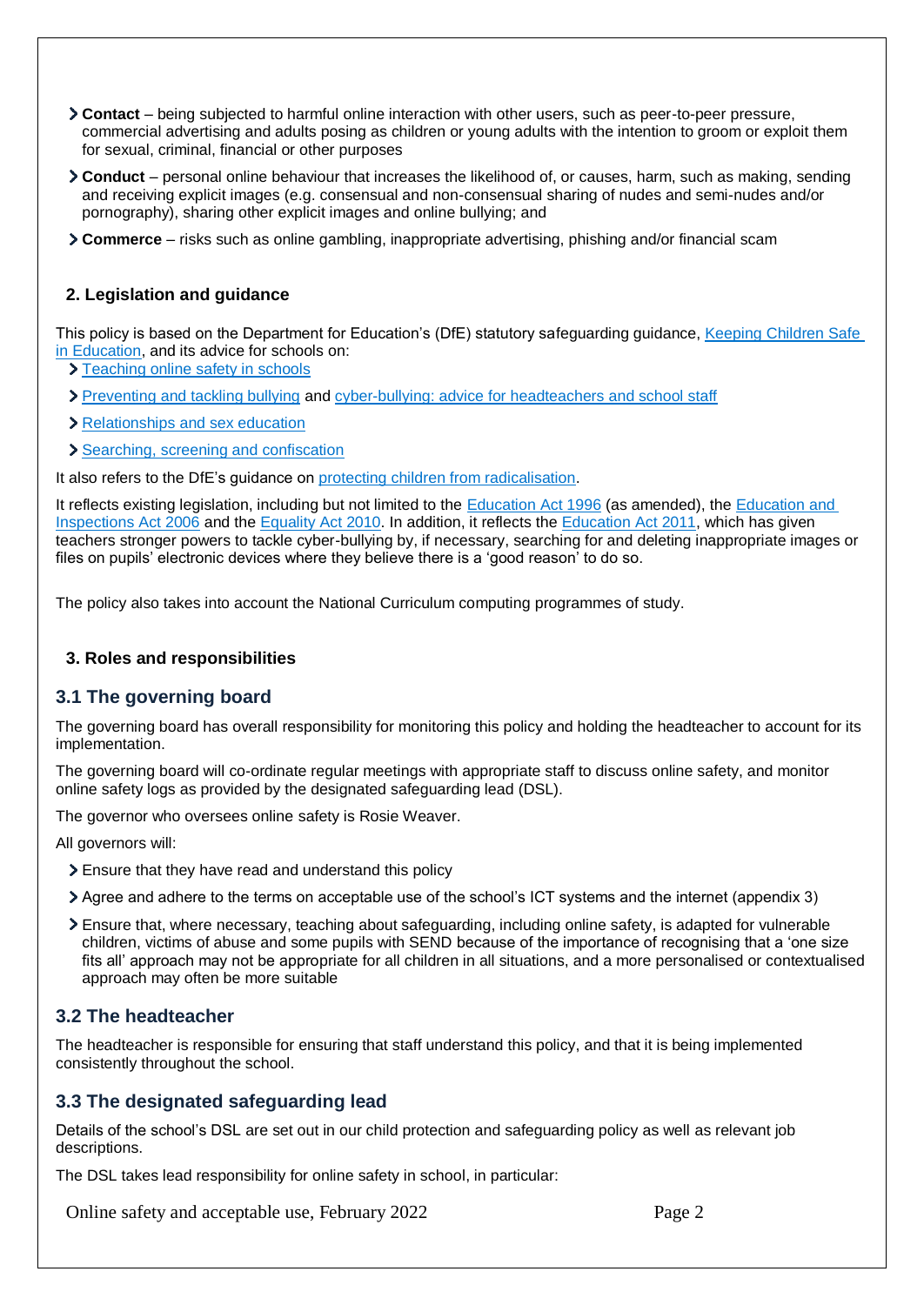- Supporting the headteacher in ensuring that staff understand this policy and that it is being implemented consistently throughout the school
- Working with the headteacher, Online Safety Coordinator and other staff, as necessary, to address any online safety issues or incidents
- Managing all online safety issues and incidents in line with the school child protection policy
- Ensuring that any online safety incidents are logged using CPOMS and dealt with appropriately in line with this policy
- Ensuring that any incidents of cyber-bullying are logged and dealt with appropriately in line with the school behaviour policy
- Updating and delivering staff training on online safety alongside the Online Safety Coordinator
- Liaising with other agencies and/or external services if necessary
- Providing regular reports on online safety in school to the headteacher and/or governing board

## **3.4 The Online Safety Coordinator**

The Online Safety Coordinator is responsible for:

- Putting in place an appropriate level of security protection procedures, such as filtering and monitoring systems, which are reviewed and updated on a regular basis to assess effectiveness and ensure pupils are kept safe from potentially harmful and inappropriate content and contact online while at school, including terrorist and extremist material
- Ensuring that the school's ICT systems are secure and protected against viruses and malware, and that such safety mechanisms are updated regularly
- To collaborate with external ICT support in conducting security checks and monitoring of the school's ICT systems
- Blocking access to potentially dangerous sites and, where possible, preventing the downloading of potentially dangerous files
- Ensuring that any online safety incidents are logged on CPOMS and dealt with appropriately in line with this policy
- Ensuring that any incidents of cyber-bullying are dealt with appropriately in line with the school behaviour policy
- Lead on educating the whole school community in online safety including children, their families and staff.

#### **3.5 All staff and volunteers**

All staff, including contractors and agency staff, and volunteers are responsible for:

- Maintaining an understanding of this policy
- Implementing this policy consistently
- Agreeing and adhering to the terms on acceptable use of the school's ICT systems and the internet (appendix 3), and ensuring that pupils follow the school's terms on acceptable use (appendices 1 and 2)
- Working with the DSL to ensure that any online safety incidents are logged on CPOMS and dealt with appropriately in line with this policy
- Ensuring that any incidents of cyber-bullying are dealt with appropriately in line with the school behaviour policy
- Responding appropriately to all reports and concerns about sexual violence and/or harassment, both online and offline and maintaining an attitude of 'it could happen here'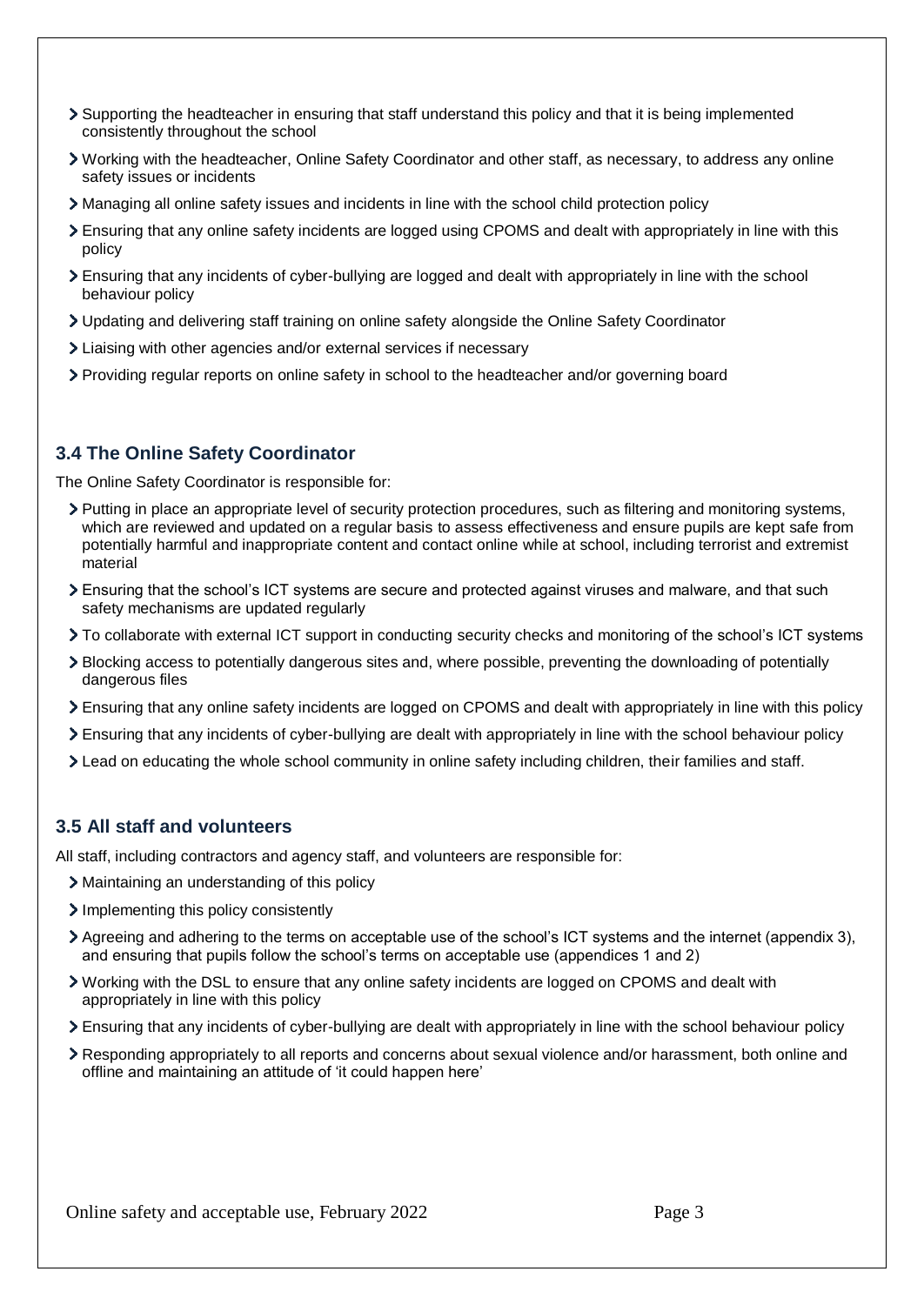# **3.6 Parents**

Parents are expected to:

- Notify a member of staff or the headteacher of any concerns or queries regarding this policy
- Ensure their child has read, understood and agreed to the terms on acceptable use of the school's ICT systems and internet (appendices 1 and 2)

Parents can seek further guidance on keeping children safe online from the following organisations and websites:

- What are the issues? [UK Safer Internet Centre](https://www.saferinternet.org.uk/advice-centre/parents-and-carers/what-are-issues)
- > Hot topics [Childnet International](http://www.childnet.com/parents-and-carers/hot-topics)
- Parent resource sheet [Childnet International](https://www.childnet.com/resources/parents-and-carers-resource-sheet)
- > Healthy relationships [Disrespect Nobody](https://www.disrespectnobody.co.uk/)
- > [National Online Safety](https://nationalonlinesafety.com/enrol/meriden-c-of-e-primary-school)

# **3.7 Visitors and members of the community**

Visitors and members of the community who use the school's ICT systems or internet will be made aware of this policy, when relevant, and expected to read and follow it. If appropriate, they will be expected to agree to the terms on acceptable use (appendix 3).

# **4. Educating pupils about online safety**

Pupils will be taught about online safety as part of the curriculum:

The text below is taken from the [National Curriculum computing programmes of study.](https://www.gov.uk/government/publications/national-curriculum-in-england-computing-programmes-of-study/national-curriculum-in-england-computing-programmes-of-study)

It is also taken from the [guidance on relationships education, relationships and sex education \(RSE\) and health](https://www.gov.uk/government/publications/relationships-education-relationships-and-sex-education-rse-and-health-education)  [education.](https://www.gov.uk/government/publications/relationships-education-relationships-and-sex-education-rse-and-health-education)

**All** schools have to teach:

[Relationships education and health education](https://schoolleaders.thekeysupport.com/uid/8b76f587-7bf6-4994-abf0-43850c6e8d73/) in primary schools

#### **Primary schools** insert:

In **Key Stage 1**, pupils will be taught to:

- Use technology safely and respectfully, keeping personal information private
- Identify where to go for help and support when they have concerns about content or contact on the internet or other online technologies

#### Pupils in **Key Stage 2** will be taught to:

- Use technology safely, respectfully and responsibly
- Recognise acceptable and unacceptable behaviour
- Identify a range of ways to report concerns about content and contact

#### By the **end of primary school**, pupils will know:

- That people sometimes behave differently online, including by pretending to be someone they are not
- That the same principles apply to online relationships as to face-to-face relationships, including the importance of respect for others online including when we are anonymous
- The rules and principles for keeping safe online, how to recognise risks, harmful content and contact, and how to report them
- How to critically consider their online friendships and sources of information including awareness of the risks associated with people they have never met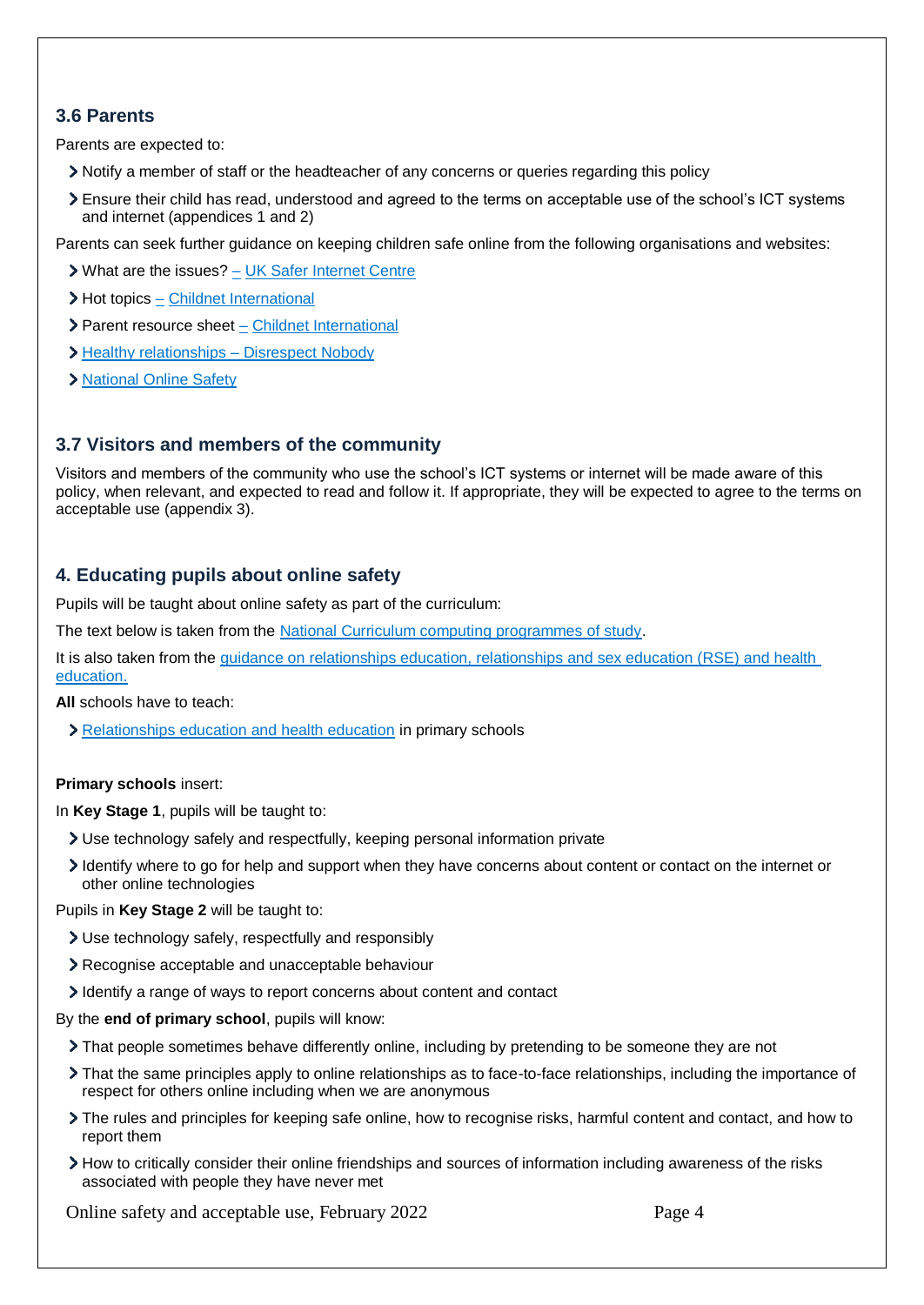- How information and data is shared and used online
- What sorts of boundaries are appropriate in friendships with peers and others (including in a digital context)
- How to respond safely and appropriately to adults they may encounter (in all contexts, including online) whom they do not know

At Meriden, we have a comprehensive approach to online safety which includes the teaching of its many aspects through the [computing curriculum.](https://www.meridenceprimaryschool.com/_files/ugd/566f67_27903ec9cb8941708ad8197e3f0e5852.pdf) Additionally, this is supplemented with learning opportunities through the resources created by [National Online Safety](https://nationalonlinesafety.com/) which includes the safe use of social media.

Where necessary, teaching about safeguarding, including online safety, will be adapted for vulnerable children, victims of abuse and some pupils with SEND.

## **5. Educating parents about online safety**

The school will raise parents' awareness of internet safety in letters or other communications home, and in information via our [website.](https://www.meridenceprimaryschool.com/online-safety) This policy will also be shared with parents. Parents are able to access a range of resources through National Online Safety including the completion of courses.

Online safety will also be covered during parents' evenings.

If parents have any queries or concerns in relation to online safety, these should be raised in the first instance with the headteacher and/or the DSL.

Concerns or queries about this policy can be raised with any member of staff or the headteacher.

# **6. Cyber-bullying**

#### **6.1 Definition**

Cyber-bullying takes place online, such as through social networking sites, messaging apps or gaming sites. Like other forms of bullying, it is the repetitive, intentional harming of one person or group by another person or group, where the relationship involves an imbalance of power. (See also the school behaviour policy).

## **6.2 Preventing and addressing cyber-bullying**

To help prevent cyber-bullying, we will ensure that pupils understand what it is and what to do if they become aware of it happening to them or others. We will ensure that pupils know how they can report any incidents and are encouraged to do so, including where they are a witness rather than the victim.

The school will actively discuss cyber-bullying with pupils, explaining the reasons why it occurs, the forms it may take and what the consequences can be.

Teaching staff are also encouraged to find opportunities to use aspects of the curriculum to cover cyber-bullying. This includes personal, social, health and economic (PSHE) education, and other subjects where appropriate.

All staff, governors and volunteers (where appropriate) receive training on cyber-bullying, its impact and ways to support pupils, as part of safeguarding training.

The school also shares information/leaflets/social media posts on cyber-bullying to parents so that they are aware of the signs, how to report it and how they can support children who may be affected.

In relation to a specific incidents of cyber-bullying, the school will follow the processes set out in the school behaviour policy. Where illegal, inappropriate or harmful material has been spread among pupils, the school will use all reasonable endeavours to ensure the incident is contained.

The DSL will consider whether the incident should be reported to the police if it involves illegal material, and will work with external services if it is deemed necessary to do so.

#### **6.3 Examining electronic devices**

School staff have the specific power under the Education and Inspections Act 2006 (which has been increased by the Education Act 2011) to search for and, if necessary, delete inappropriate images or files on pupils' electronic devices, including mobile phones, iPads and other tablet devices, where they believe there is a 'good reason' to do so.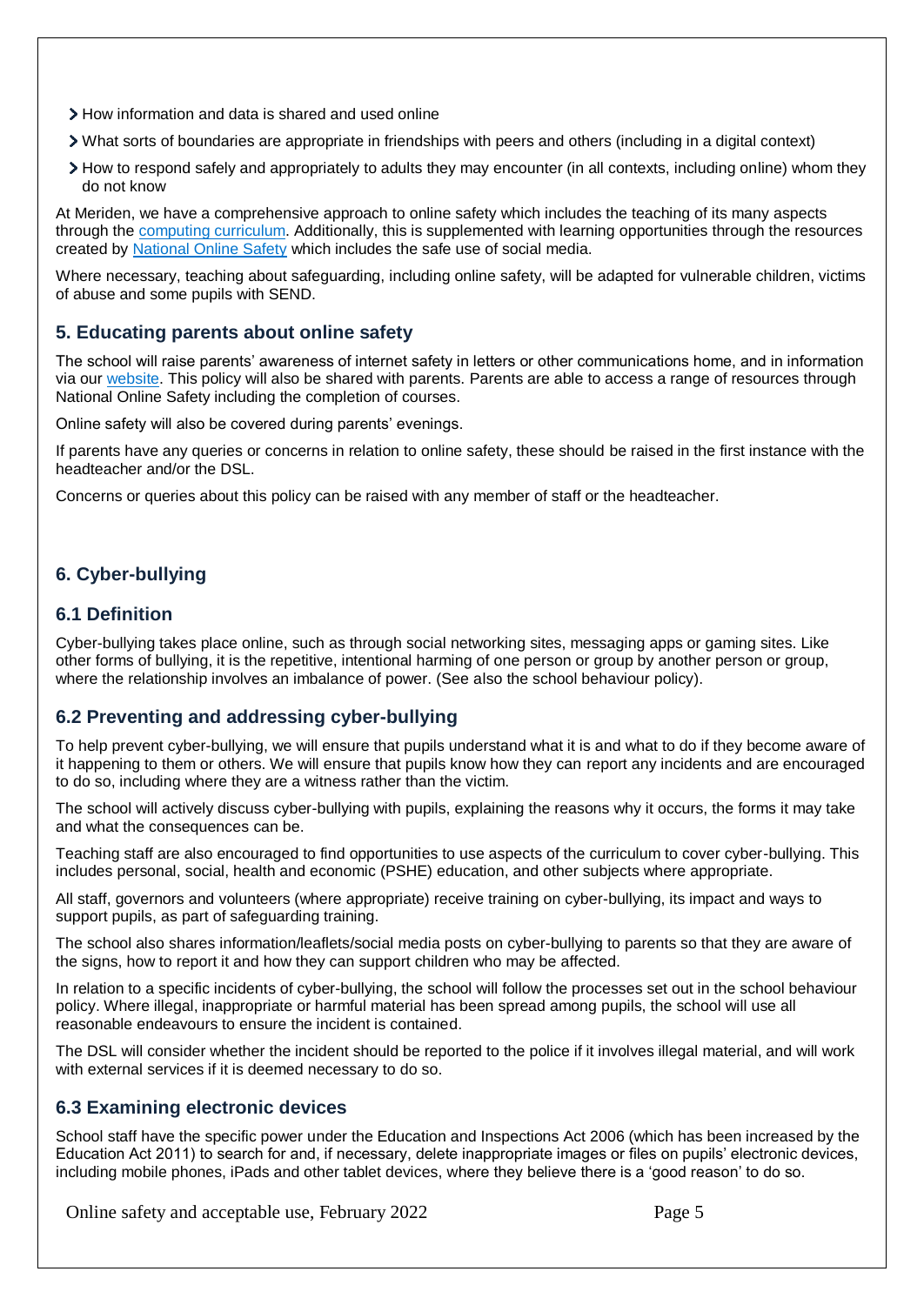When deciding whether there is a good reason to examine or erase data or files on an electronic device, staff must reasonably suspect that the data or file in question has been, or could be, used to:

- Cause harm, and/or
- Disrupt teaching, and/or
- > Break any of the school rules

If inappropriate material is found on the device, it is up to the staff member in conjunction with the DSL or other member of the senior leadership team to decide whether they should:

- > Delete that material, or
- Retain it as evidence (of a criminal offence or a breach of school discipline), and/or
- $\geq$  Report it to the police\*

\* Staff may also confiscate devices for evidence to hand to the police, if a pupil discloses that they are being abused and that this abuse includes an online element.

Any searching of pupils will be carried out in line with:

- The DfE's latest guidance on [screening, searching and confiscation](https://www.gov.uk/government/publications/searching-screening-and-confiscation)
- UKCIS guidance on [sharing nudes and semi-nudes: advice for education settings working with children and young](https://www.gov.uk/government/publications/sharing-nudes-and-semi-nudes-advice-for-education-settings-working-with-children-and-young-people)  [people](https://www.gov.uk/government/publications/sharing-nudes-and-semi-nudes-advice-for-education-settings-working-with-children-and-young-people)
- > The school's COVID-19 risk assessment

Any complaints about searching for or deleting inappropriate images or files on pupils' electronic devices will be dealt with through the school complaints procedure.

## **7. Acceptable use of the internet in school**

All pupils, parents, staff, volunteers and governors are expected to sign an agreement regarding the acceptable use of the school's ICT systems and the internet (appendices 1-3). Visitors will be expected to read and agree to the school's terms on acceptable use if relevant.

Use of the school's internet must be for educational purposes only, or for the purpose of fulfilling the duties of an individual's role.

We will monitor the websites visited by pupils, staff, volunteers, governors and visitors (where relevant) to ensure they comply with the above using Smoothwall.

More information is set out in the acceptable use agreements in appendices 1, 2 and 3.

#### **8. Pupils using mobile devices in school**

Year 6 pupils who walk home by themselves may bring a mobile device to school. The device is kept safe by the class teacher until the end of the day.

#### **9. Staff using work devices outside school**

All staff members will take appropriate steps to ensure their devices remain secure. This includes, but is not limited to:

- $\triangleright$  Keeping the device password-protected strong passwords are at least 8 characters
- Ensuring their laptop is encrypted this means if the device is lost or stolen, no one can access the files stored on the hard drive by attaching it to a new device
- Making sure the device locks if left inactive for a period of time
- Not sharing the device among family or friends
- Installing anti-virus and anti-spyware software
- $\blacktriangleright$  Keeping operating systems up to date always install the latest updates

Staff members must not use the device in any way which would violate the school's terms of acceptable use, as set out in appendix 3. Staff sign a loan agreement form appendix 4 detailing the devices serial number etc.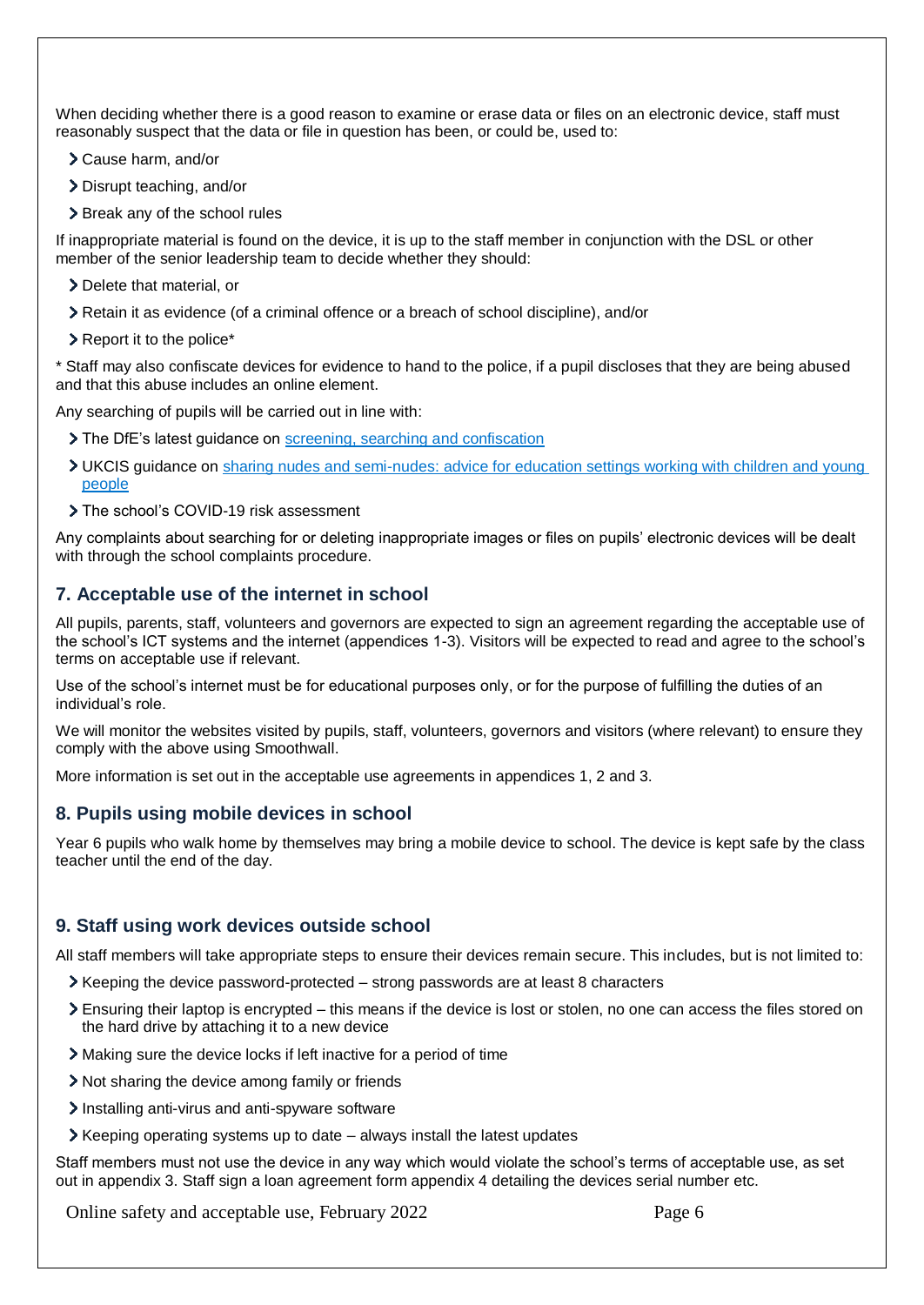Work devices must be used solely for work activities.

If staff have any concerns over the security of their device, they must seek advice from the Online Safety Coordinator.

## **10. How the school will respond to issues of misuse**

Where a pupil misuses the school's ICT systems or internet, we will follow the procedures set out in our behaviour policy. The action taken will depend on the individual circumstances, nature and seriousness of the specific incident, and will be proportionate.

Where a staff member misuses the school's ICT systems or the internet, or misuses a personal device where the action constitutes misconduct, the matter will be dealt with in accordance with the staff code of conduct. The action taken will depend on the individual circumstances, nature and seriousness of the specific incident.

The school will consider whether incidents which involve illegal activity or content, or otherwise serious incidents, should be reported to the police.

## **11. Training**

All new staff members will receive training, as part of their induction, on safe internet use and online safeguarding issues including cyber-bullying and the risks of online radicalisation.

All staff members will receive refresher training at least once each academic year as part of safeguarding training, as well as relevant updates as required (for example through emails and staff meetings).

By way of this training, all staff will be made aware that:

- Technology is a significant component in many safeguarding and wellbeing issues, and that children are at risk of online abuse
- Children can abuse their peers online through:
	- o Abusive, harassing, and misogynistic messages
	- o Non-consensual sharing of indecent nude and semi-nude images and/or videos, especially around chat groups
	- $\circ$  Sharing of abusive images and pornography, to those who don't want to receive such content
- Physical abuse, sexual violence and initiation/hazing type violence can all contain an online element

> Training will also help staff:

- $\circ$  develop better awareness to assist in spotting the signs and symptoms of online abuse
- $\circ$  develop the ability to ensure pupils can recognise dangers and risks in online activity and can weigh the risks up
- $\circ$  develop the ability to influence pupils to make the healthiest long-term choices and keep them safe from harm in the short term

The DSL will undertake child protection and safeguarding training, which will include online safety, at least every 2 years. They will also update their knowledge and skills on the subject of online safety at regular intervals, and at least annually.

Governors will receive training on safe internet use and online safeguarding issues as part of their safeguarding training.

Volunteers will receive appropriate training and updates, if applicable.

More information about safeguarding training is set out in our child protection and safeguarding policy.

#### **12. Monitoring arrangements**

The DSL logs behaviour and safeguarding issues related to online safety using CPOMS.

This policy will be reviewed every 3 years by the Online Safety Coordinator. At every review, the policy will be shared with the governing board.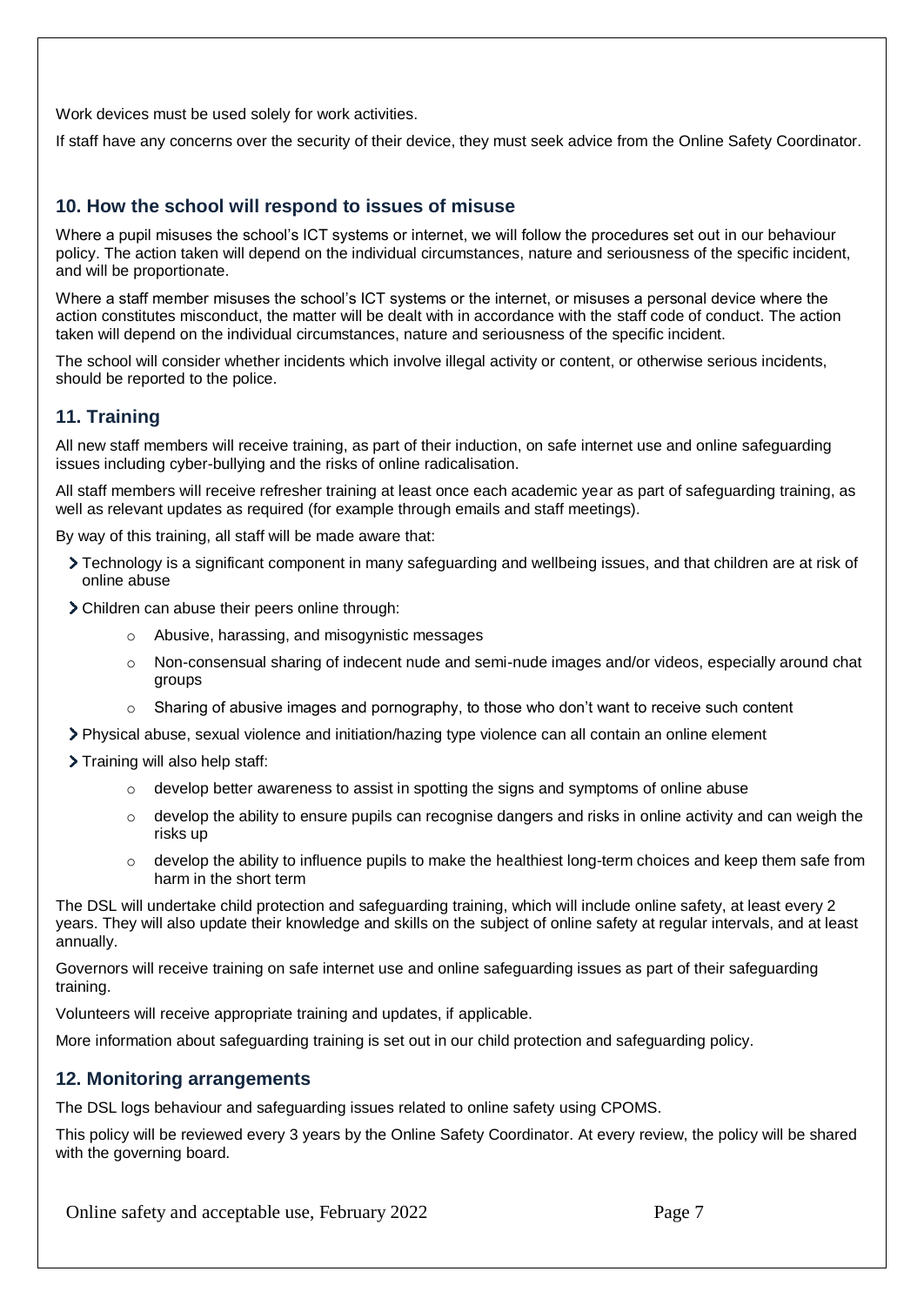# **13. Links with other policies**

This online safety policy is linked to our:

- Child protection and safeguarding policy
- > Behaviour policy
- > Staff disciplinary procedures
- > Data protection policy and privacy notices
- Complaints procedure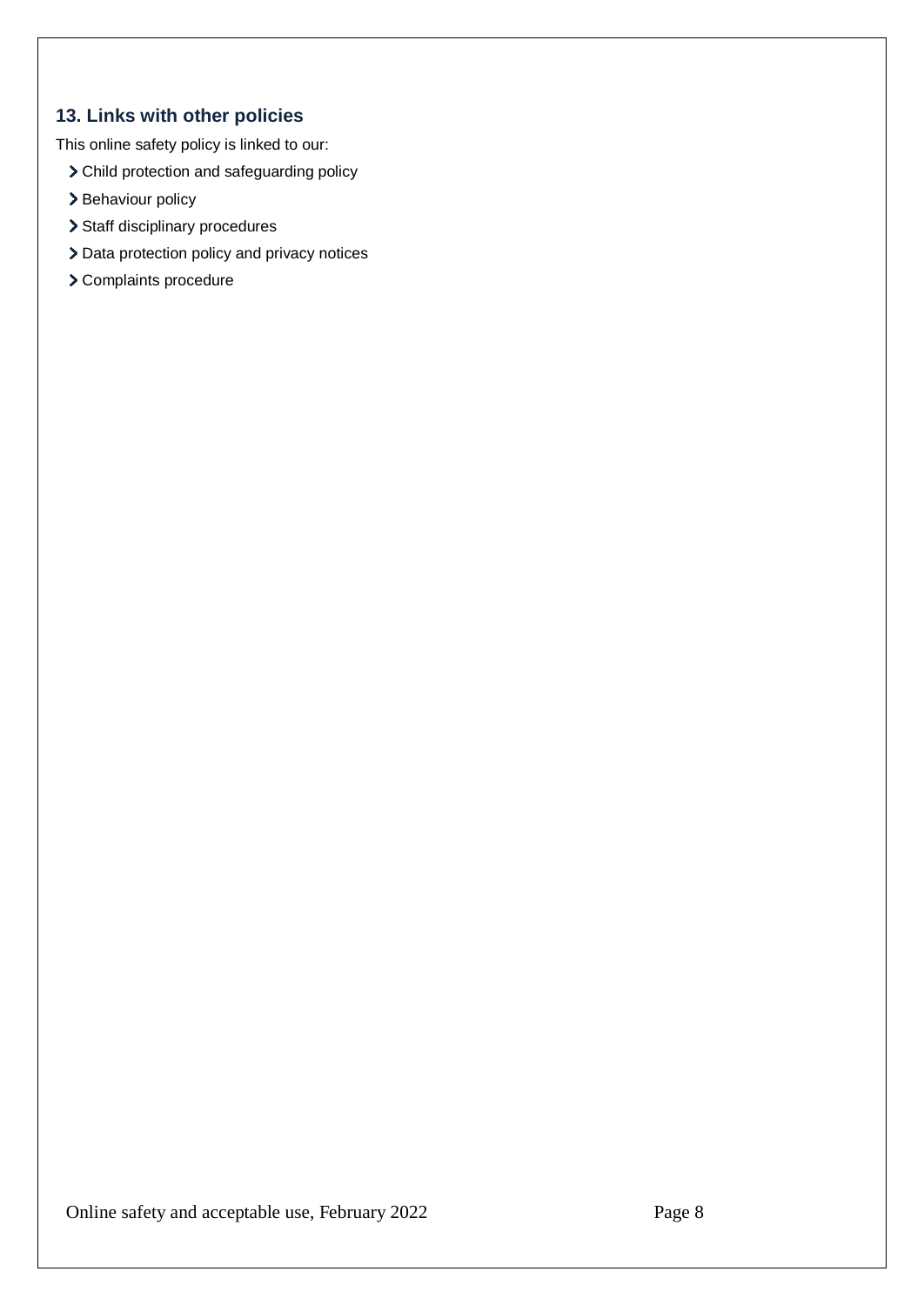# **Appendix 1: EYFS and KS1 acceptable use agreement (pupils and parents/carers)**

#### ACCEPTABLE USE OF THE SCHOOL'S ICT SYSTEMS AND INTERNET: AGREEMENT FOR PUPILS AND PARENTS/CARERS

## **Name of pupil:**

#### **When I use the school's ICT systems (like computers) and get onto the internet in school I will:**

- Ask a teacher or adult if I can do so before using them
- Only use websites that a teacher or adult has told me or allowed me to use
- Tell my teacher immediately if:
	- o I click on a website by mistake
	- o I receive messages from people I don't know
	- o I find anything that may upset or harm me or my friends
- Use school computers for school work only
- Be kind to others and not upset or be rude to them
- Look after the school ICT equipment and tell a teacher straight away if something is broken or not working properly
- Only use the username and password I have been given
- Try my hardest to remember my username and password
- Never share my password with anyone, including my friends.
- Never give my personal information (my name, address or telephone numbers) to anyone without the permission of my teacher or parent/carer
- Save my work on the school network
- Check with my teacher before I print anything
- Log off or shut down a computer when I have finished using it

#### **I agree that the school will monitor the websites I visit and that there will be consequences if I don't follow the rules.**

| Signed (pupil):                                                                                                                                                                                                     | Date: |
|---------------------------------------------------------------------------------------------------------------------------------------------------------------------------------------------------------------------|-------|
| <b>Parent/carer agreement:</b> I agree that my child can use the school's ICT systems and internet when<br>appropriately supervised by a member of school staff. I agree to the conditions set out above for pupils |       |

appropriately supervised by a member of school staff. I agree to the conditions set out above for pupils using the school's ICT systems and internet, and will make sure my child understands these.

| <b>Signed (parent/carer):</b> | Date: |
|-------------------------------|-------|
|                               |       |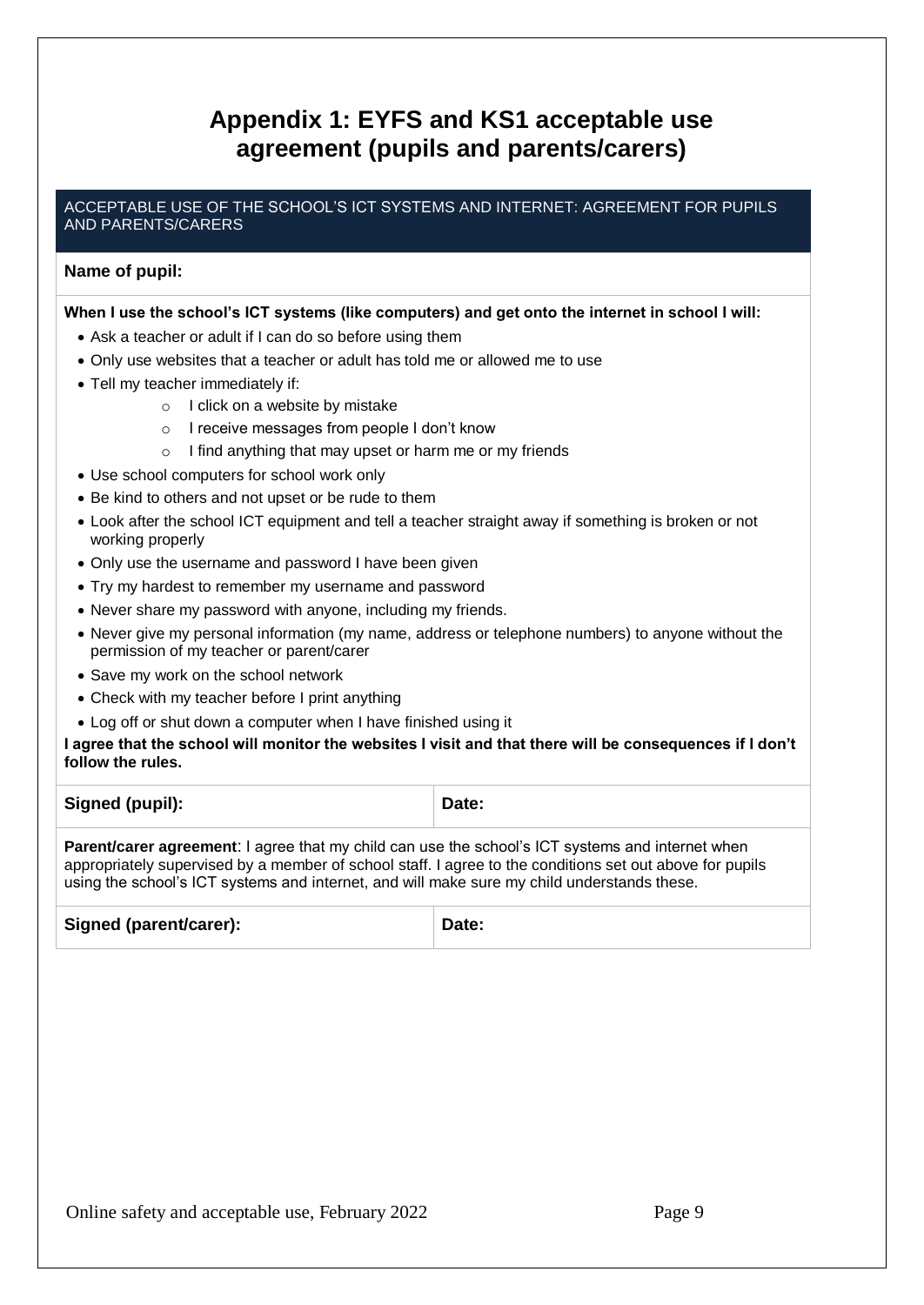# **Appendix 2: KS2 acceptable use agreement (pupils and parents/carers)**

## ACCEPTABLE USE OF THE SCHOOL'S ICT SYSTEMS AND INTERNET: AGREEMENT FOR PUPILS AND PARENTS/CARERS

## **Name of pupil:**

#### **I will read and follow the rules in the acceptable use agreement policy When I use the school's ICT systems (like computers) and get onto the internet in school I will:**

- Always use the school's ICT systems and the internet responsibly and for educational purposes only
- Only use them when a teacher is present, or with a teacher's permission
- Keep my username and passwords safe and not share these with others
- Keep my private information safe at all times and not give my name, address or telephone number to anyone without the permission of my teacher or parent/carer
- Tell a teacher (or adult) immediately if I find any material which might upset, distress or harm me or others
- Always log off or shut down a computer when I'm finished working on it

#### **I will not:**

- Access any inappropriate websites including: social networking sites, chat rooms and gaming sites unless my teacher has expressly allowed this as part of a learning activity
- Open any attachments in emails, or follow any links in emails, without first checking with a teacher
- Use any inappropriate language when communicating online, including in emails
- Create, link to or post any material that is pornographic, offensive, obscene or otherwise inappropriate
- Log in to the school's network using someone else's details
- Arrange to meet anyone offline without first consulting my parent/carer, or without adult supervision

#### **[Year 6 only] If I walk home by myself and therefore bring a mobile phone, I will:**

 Hand the mobile device to my class teacher who will keep it secure and return it to me at the end of the day.

**I agree that the school will monitor the websites I visit and that there will be consequences if I don't follow the rules.**

| Signed (pupil):                                                                                          | Date: |
|----------------------------------------------------------------------------------------------------------|-------|
| <b>Parant/carer's agreement:</b> Lagree that my child can use the school's ICT systems and internet when |       |

**agreement:** I agree that my child can use the school's IC<sup>-</sup> appropriately supervised by a member of school staff. I agree to the conditions set out above for pupils using the school's ICT systems and internet, and for using personal electronic devices in school, and will make sure my child understands these.

|  | <b>Signed (parent/carer):</b><br>Date: |  |
|--|----------------------------------------|--|
|--|----------------------------------------|--|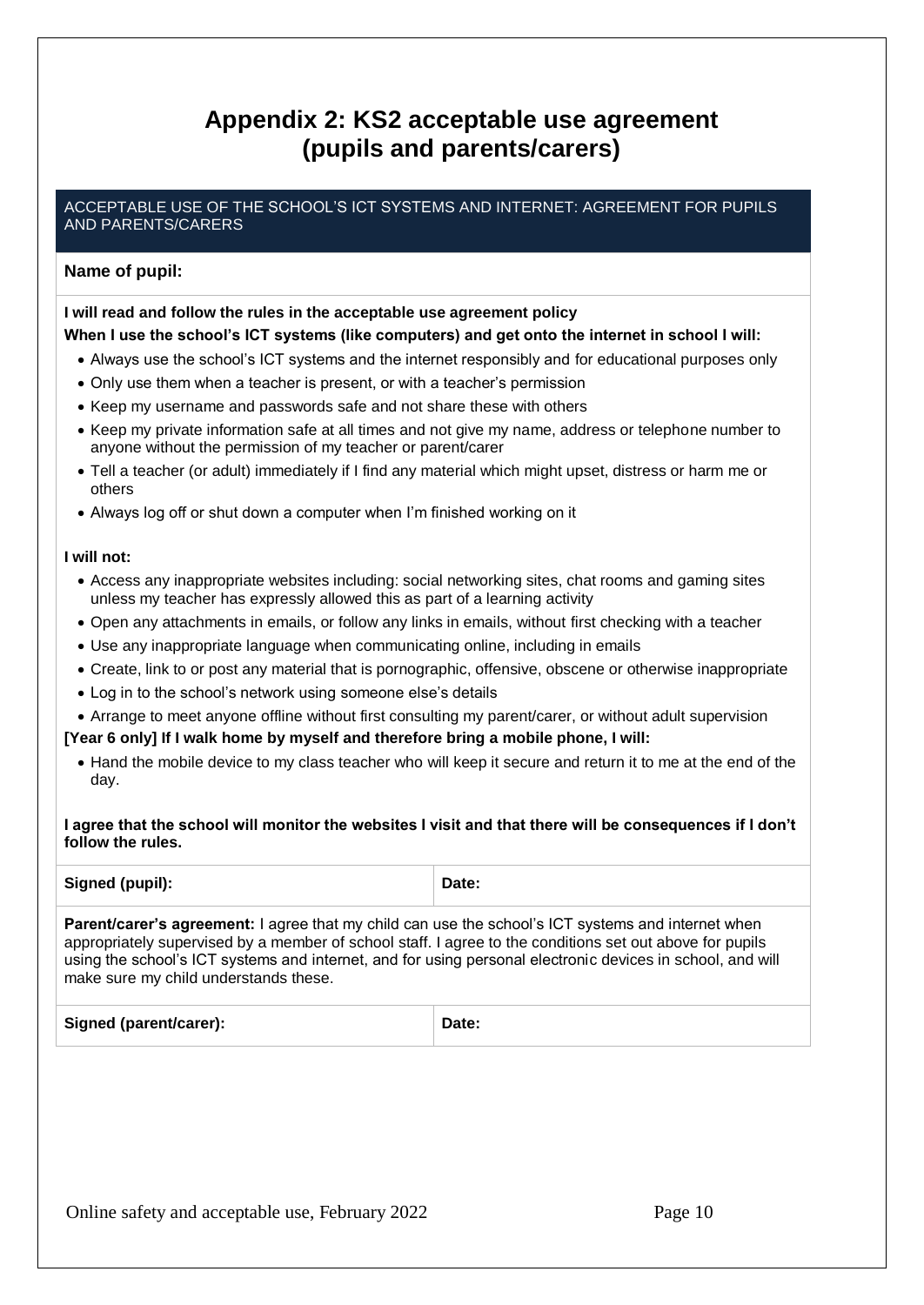# **Appendix 3: acceptable use agreement (staff, governors, volunteers and visitors)**

#### ACCEPTABLE USE OF THE SCHOOL'S ICT SYSTEMS AND INTERNET: AGREEMENT FOR STAFF, GOVERNORS,VOLUNTEERS AND VISITORS

## **Name of staff member/governor/volunteer/visitor:**

#### **When using the school's ICT systems and accessing the internet in school, or outside school on a work device (if applicable), I will not:**

- Access, or attempt to access inappropriate material, including but not limited to material of a violent, criminal or pornographic nature (or create, share, link to or send such material)
- Use them in any way which could harm the school's reputation
- Access social networking sites or chat rooms
- Use any improper language when communicating online, including in emails or other messaging services
- Install any unauthorised software, or connect unauthorised hardware or devices to the school's network
- Share my password with others or log in to the school's network using someone else's details
- Take photographs of pupils without checking with teachers first
- Share confidential information about the school, its pupils or staff, or other members of the community
- Access, modify or share data I'm not authorised to access, modify or share
- Promote private businesses, unless that business is directly related to the school

I will only use the school's ICT systems and access the internet in school, or outside school on a work device, for educational purposes or for the purpose of fulfilling the duties of my role.

I agree that the school will monitor the websites I visit and my use of the school's ICT facilities and systems.

I will take all reasonable steps to ensure that work devices are secure and password-protected when using them outside school, and keep all data securely stored in accordance with this policy and the school's data protection policy.

I will let the designated safeguarding lead (DSL) and Online Safety Coordinator know if a pupil informs me they have found any material which might upset, distress or harm them or others, and will also do so if I encounter any such material.

I will always use the school's ICT systems and internet responsibly, and ensure that pupils in my care do so too.

#### **Signed (staff member/governor/volunteer/visitor): Date:**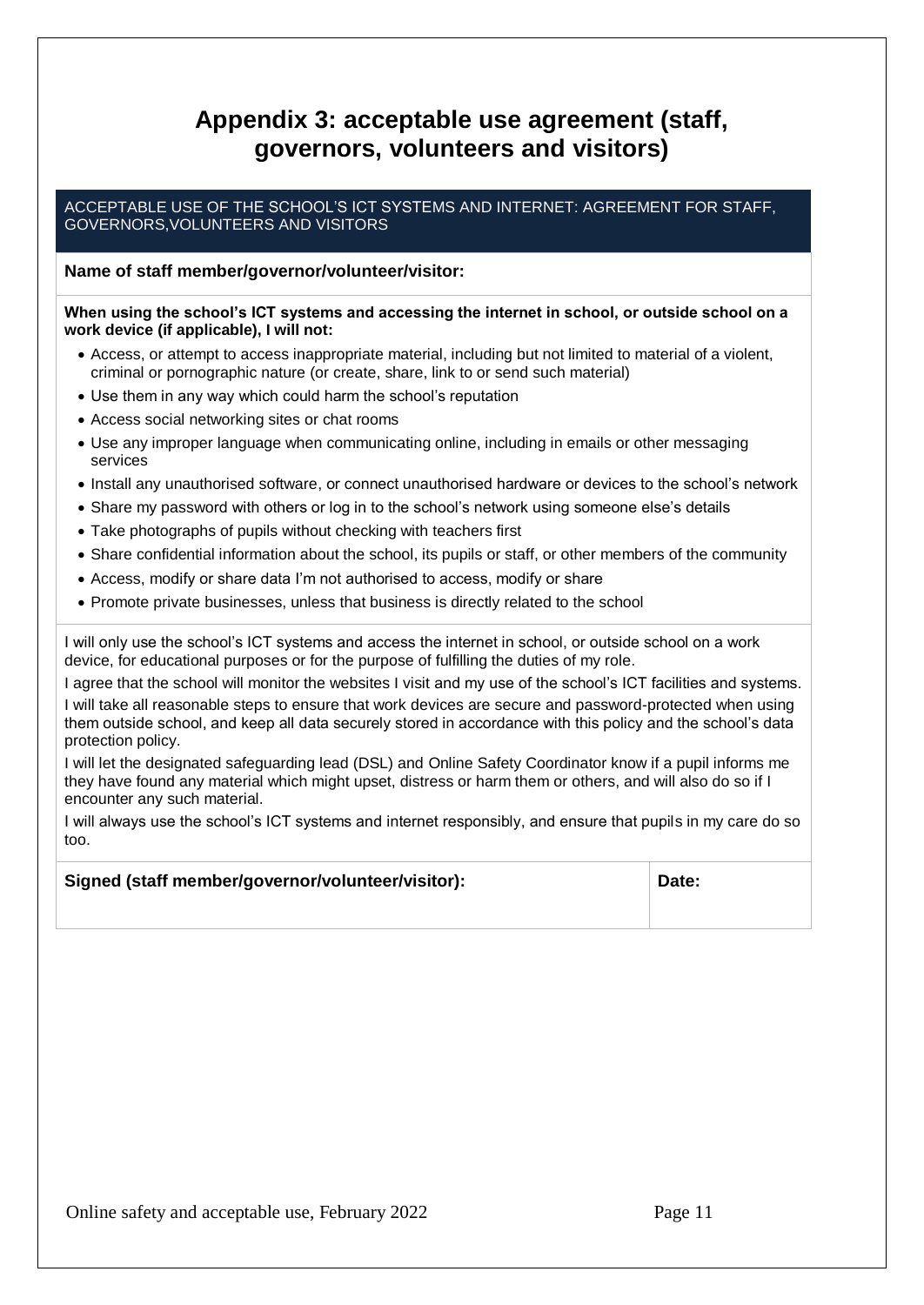# **Appendix 4: Technology Loan Form for Staff Meriden CE Primary School**



The technology identified below is loaned to the member of staff to support the education of the children at Meriden CE Primary School. The loan shall terminate when the staff member ceases to be employed at Meriden CE Primary School, unless it deems the loan to be terminated by breach of conditions in which case it will be taken back by school.

The technology is covered by insurance arranged by Meriden CE Primary School, except for loss, theft or damage occasioned by the negligence of the staff member, such as leaving the laptop prominent in an unattended car, in which case any such loss or damage shall be made good at the expense of loanee.

If the technology needs replacement, it must be handed to school and this form completed, to ensure liability for the device does not remain with the loanee.

The member of staff agrees to abide by school policies in respect of Data Protection, Acceptable Use, Mobile Technologies and Social Media.

| NAME OF STAFF MEMBER         |  |
|------------------------------|--|
| <b>EQUIPMENT DETAILS - 1</b> |  |
| <b>TYPE</b>                  |  |
| <b>MAKE &amp; MODEL</b>      |  |
| <b>MODEL</b>                 |  |
| <b>SERIAL NUMBER</b>         |  |
| <b>ASSET NUMBER</b>          |  |
| <b>SIGNED &amp; DATE</b>     |  |
| <b>DATE RETURNED</b>         |  |
| <b>EQUIPMENT DETAILS - 2</b> |  |
| <b>TYPE</b>                  |  |
| <b>MAKE &amp; MODEL</b>      |  |
| <b>MODEL</b>                 |  |
| <b>SERIAL NUMBER</b>         |  |
| <b>ASSET NUMBER</b>          |  |